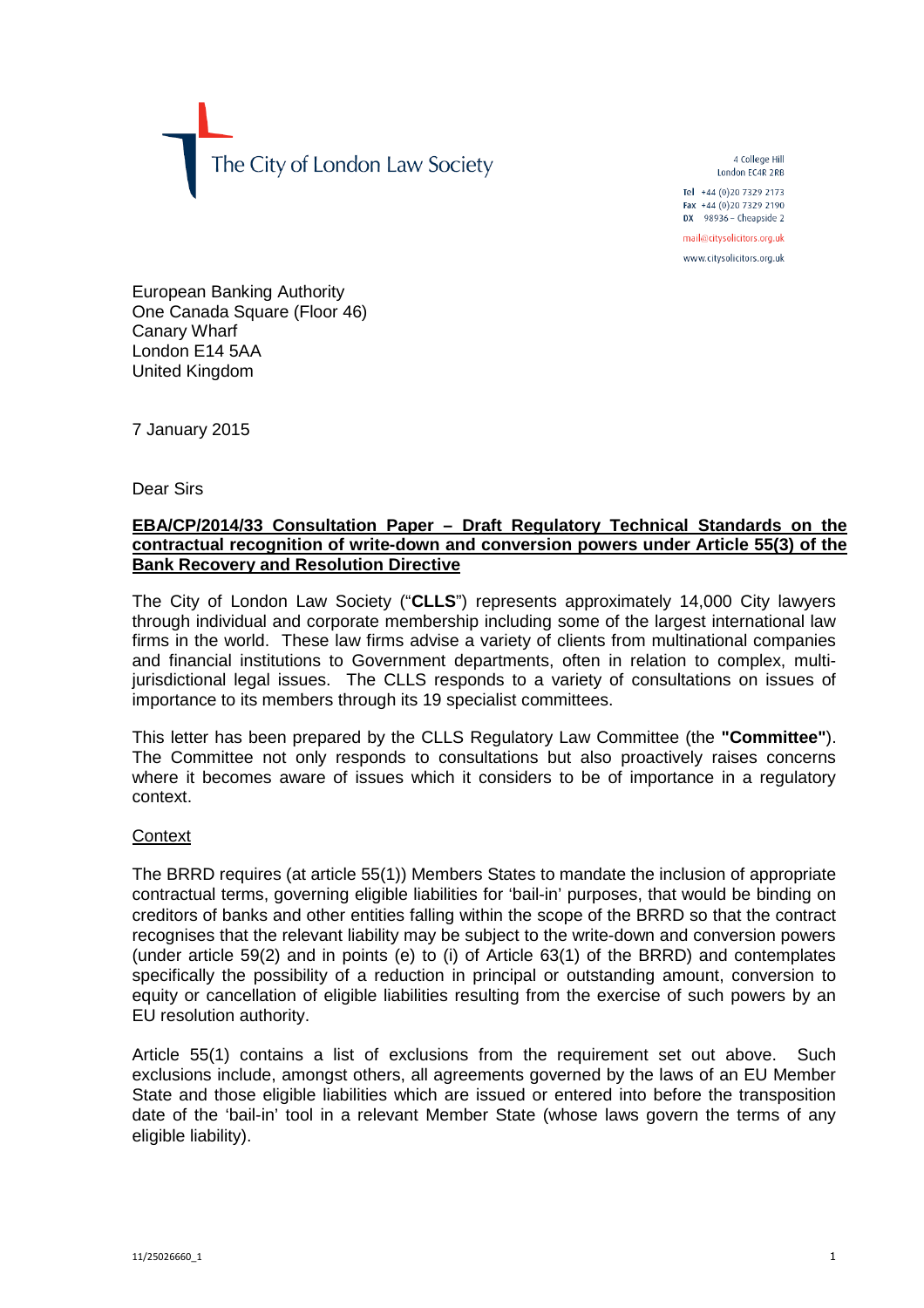Article 55(3) requires the EBA to develop regulatory technical standards (**RTS**) in order to further determine the list of liabilities to which the exclusions set out in article 55(1) applies.

The EBA is presently consulting on a draft of that required RTS.

The draft RTS (referred to below as the **draft Regulation**) is significant for banks and certain large investment firms (and some holding companies in their group, in respect of which BRRD derived resolution powers may be exercised) and will have impact on a whole host of liabilities including derivatives, loans and debt securities where such liabilities are governed by non EU laws.

#### Issue 1

The EBA has correctly interpreted its mandate as clarificatory as to the scope of excluded liabilities rather as giving it free rein to determine new categories of liabilities that are excluded. This means that the EBA has not proposed any new grounds for a liability to be excluded *per se*.

In taking such approach, the EBA has specified in article 3(3) of the draft Regulation a non exhaustive list of those liabilities that it considers to fall within the scope of article 55(1)(d) by way of interpretation or clarification of that provision. Given the breadth of the four heads of liabilities that are specified by the EBA it is unclear why such categories form a non exhaustive list and what other types of liabilities could conceivably fall within scope. We suggest that there are no other liabilities that could fall within scope of article 55(1)(d) and that the word "include" at the end of the first paragraph of article 3(3) is deleted so as to make the list an exhaustive one (or failing that, that article 3(3) of the RTS be expanded so as to explain more clearly the scope of other liabilities that are in scope).

## Issue 2

Article 3(2) of the draft Regulation provides that a liability shall not be excluded "*to the extent that it is, or may become, unsecured in part or in full even if the liability was at the point of its creation fully secured*".

The EBA expressly anticipates that respondents may wish to comment on the reference to "may". It is not inconceivable that almost any security package "may" become devalued to the point where it ceases fully to cover the liability. Without further qualification, this language could result in all secured liabilities governed by a third country's laws including the contractual recognition term.

It may be that, as a policy matter, this is the EBA's preference (in order to ensure that the unsecured portion of initially secured liabilities will be subject to the write down and conversion powers even in the event that remote circumstances arise).

An alternative proposal would be that a secured liability need not contain the contractual recognition term if both (i) it is fully secured at the time of creation and (ii) judged at that time, it is reasonable for the entity to consider that the security will continue to fully cover that liability to its maturity.

## Issue 3

Article 3(3)(a) of the draft Regulation captures: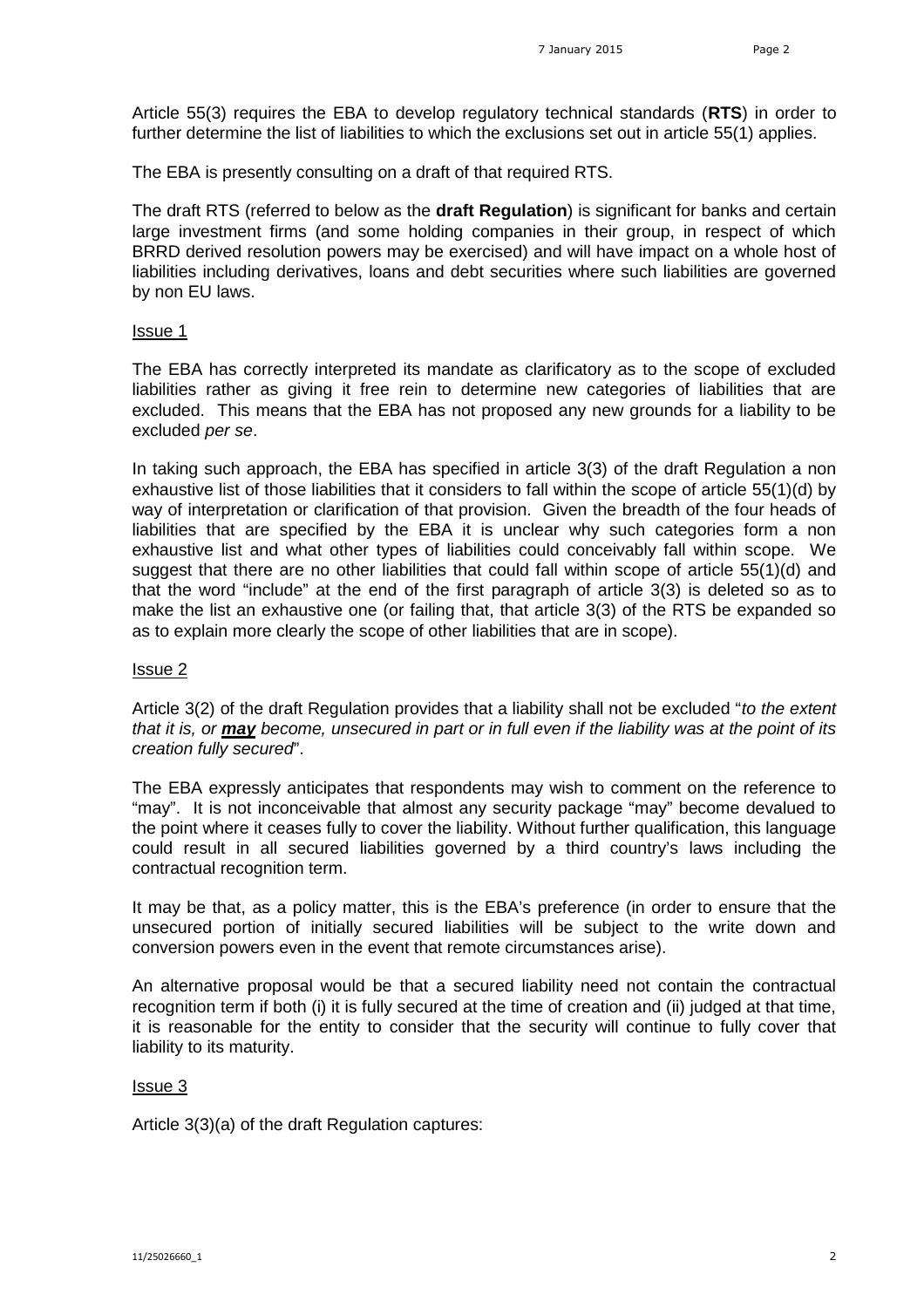"Liabilities created after [the transposition date] under agreements entered into before [the transposition date]"

We believe that this broad drafting presents real practical problems for impacted EU entities.

Derivatives – derivative transactions are undertaken primarily under standardised master agreements (such as the ISDA Master Agreement) (each a **Master Agreement**) which govern both the terms of each relevant transaction entered into between the parties and the aggregate relationship having regard to all transactions undertaken under such Master Agreement. In particular, the Master Agreement provides for a close-out netting between the parties on the occurrence of certain specified events.

Article 49 of the BRRD provides that liabilities arising from a derivative can only be bailed in upon or following close-out. It is therefore understood that only a net liability resulting from close- out may be subject to bail-in.

The impact of the proposed wording in the Regulation on a Master Agreement would be to bring liabilities 'created' after the date of the Master Agreement (and subsequent to the transposition date) within the scope of the obligation to accommodate 'bail-in'. This raises the question whether the draft Regulation intends to capture liabilities arising from individual derivative transactions (which are not themselves bail-inable), or only any net liability that may result from close-out.

We would submit that the latter is the only sensible approach given the restriction under article 49 (see further below). In addition, it is clear that there can be liabilities (to pay or otherwise) arising under a Master Agreement which arise by operation of the provisions of the Master Agreement and occur through no action by the parties and without the initiation of a new transaction. For example, an obligation to pay a particular amount and which is crystallised after the relevant transposition date or a liability arising when the value of a preexisting transaction (or the net amount under the Master Agreement) moves against the entity in resolution.

Given that some liabilities arising after transposition would occur automatically by operation of the provisions of the Master Agreement, these are beyond the control of the EU entity that will be subject to the obligation to modify the contract. Additionally, given the respective bargaining position of the parties, it is naïve to expect counterparties to be sympathetic to a suggestion by the relevant EU entity that the Master Agreement is required to be modified to accommodate 'bail-in' powers and which will work to the clear disadvantage of the counterparty. Consequently, a proposed amendment may be either turned down outright or the counterparty may command a premium in order to agree to it. Both outcomes would be negative for the EU entity as it either has to cease the counterparty relationship (with potential substantial costs) or agree to the payment of a premium in order to continue in existing relationships.

As regards new transactions under an existing Master Agreement, it is arguable that those transactions are within the gift of the EU entity to enter into consensually and therefore the imposition of a contractual accommodation of 'bail-in' could practically be achieved. However, this would give rise to differential treatment of pre-transposition and posttransposition transactions raising the question of how this might impact on netting under the Master Agreement. Additionally, in order to properly give effect the proposed Regulation (given that bail-in powers will only apply to the close out net liability), the Master Agreement must be amended not just individual confirmed transactions. It is highly unlikely that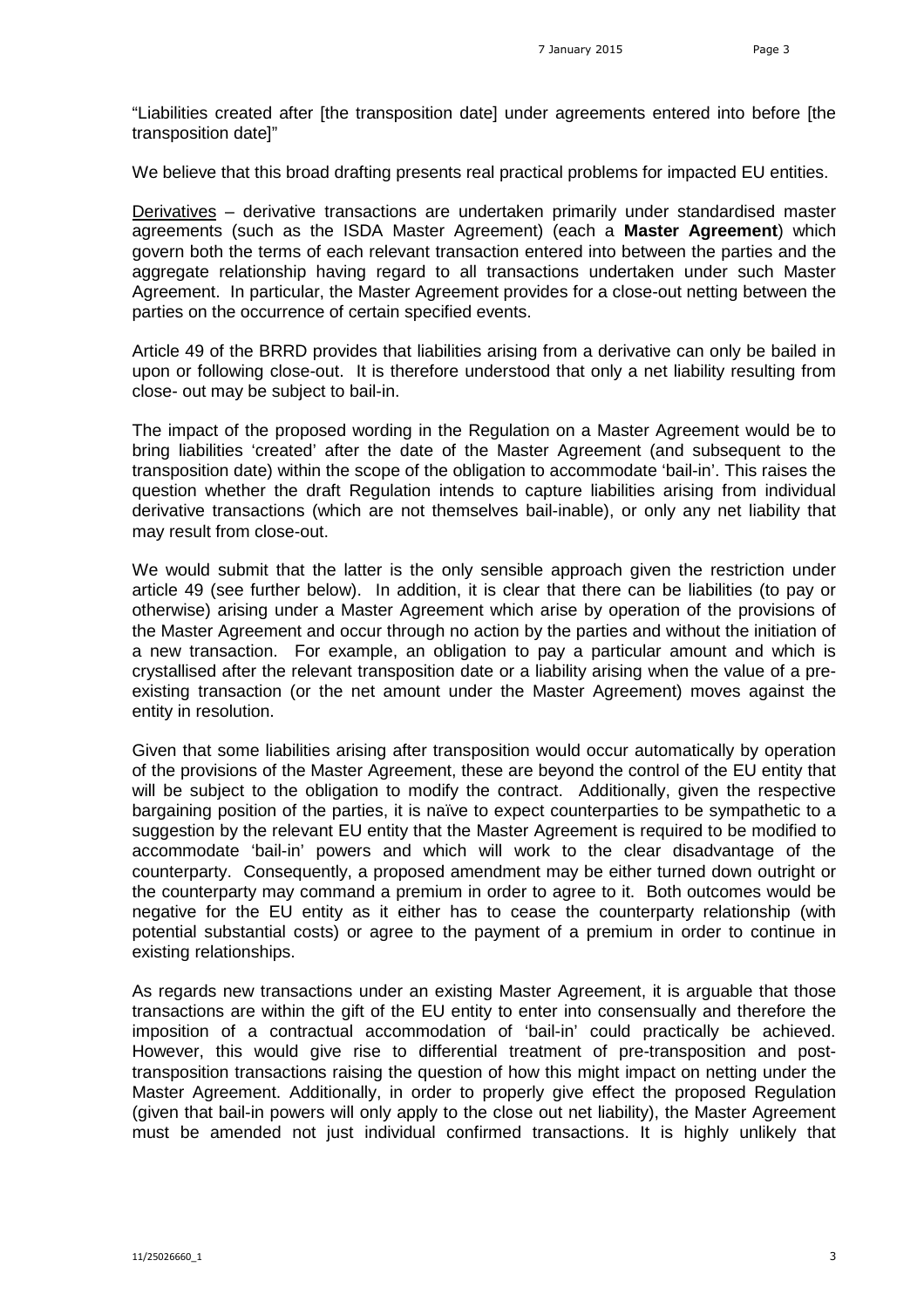counterparties to Master Agreements would consent to that given the substantial volume of pre-existing transactions.

A possible solution here will be to carve out liabilities which arise by operation of provisions enshrined in a prior agreement. A clarification is due here as the creation of any new liability (e.g. a close out net amount arising post transposition) may relate solely or predominantly to transactions entered prior to transposition time. The only practical solution here appears to be one that captures liabilities arising under new Master Agreements created after transposition.

Bank finance – a similar issue arises in connection with loan facilities and particularly revolving and term facilities. The draft Regulation could subject a drawdown that is made after the transposition date but is under a facility entered into before the transposition date to the requirement to contractually accommodate 'bail-in'. It is widely expected that no lender would wish to entertain the proposed amendment absent an opportunity to negotiate a risk premium. Should the EU entity be unwilling to agree to such a premium, it would effectively have to cease drawing under the said facility or draw down under an unmodified facility and face being in breach of the draft Regulation.

A possible solution here could be to differentiate between liabilities which have been committed to by the relevant lender/counterparty prior to the date of transposition, as would be the case under any revolving or term loan, and those which are committed to after the date of transposition. Whilst this necessarily involves an examination of the level of commitment on inception, it would produce a more just and reasonable outcome for the EU entities involved.

Capital markets – generally speaking, outside the context of derivatives which form part of a capital markets transaction (in which respect the concerns raised above remain relevant), the provisions of Article 3(3)(a) should not cause substantive difficulties in the context of bond issues or debt issue programmes such as Euro Medium Term Note (EMTN) programmes. Whilst the programme specifies a master set of terms, each new bond issue under the programme would usually constitute a separate and distinct liability. Programmes tend to be regularly updated and maintained (usually on an annual basis) and accordingly the contractual recognition term could be included in the master terms (for future bond issues) as part of that normal update process. In addition, such an amendment may be contractually required to be made in respect of all issuances within the relevant class of securities even where there are pre-existing tranches within that class.

The exception (which would apply to bonds whether issued under a programme or on a standalone basis) would be 'tap' issues – i.e. further new bonds intended to be fungible with an existing series, which must therefore be issued on terms identical to the existing series. Accordingly, where an issuer has issued a bond governed by a third country law prior to the relevant transposition date without including the contractual recognition term, it would be unable to tap that series after the relevant transposition date (unless obtaining consent from the bondholders of the existing bonds to amend the terms of the existing bonds to include that contractual term –which, as described above in the bank finance context, would likely be rejected by the bondholders or be accepted only at a significant cost to the issuer). As a commercial matter, it should be considered whether the inability to tap existing series will have a significant impact on issuers.

Further, the terms and conditions of bonds often provide for (or bondholders may agree to) the substitution of the issuer (and/or any guarantor). As currently drafted, any of Articles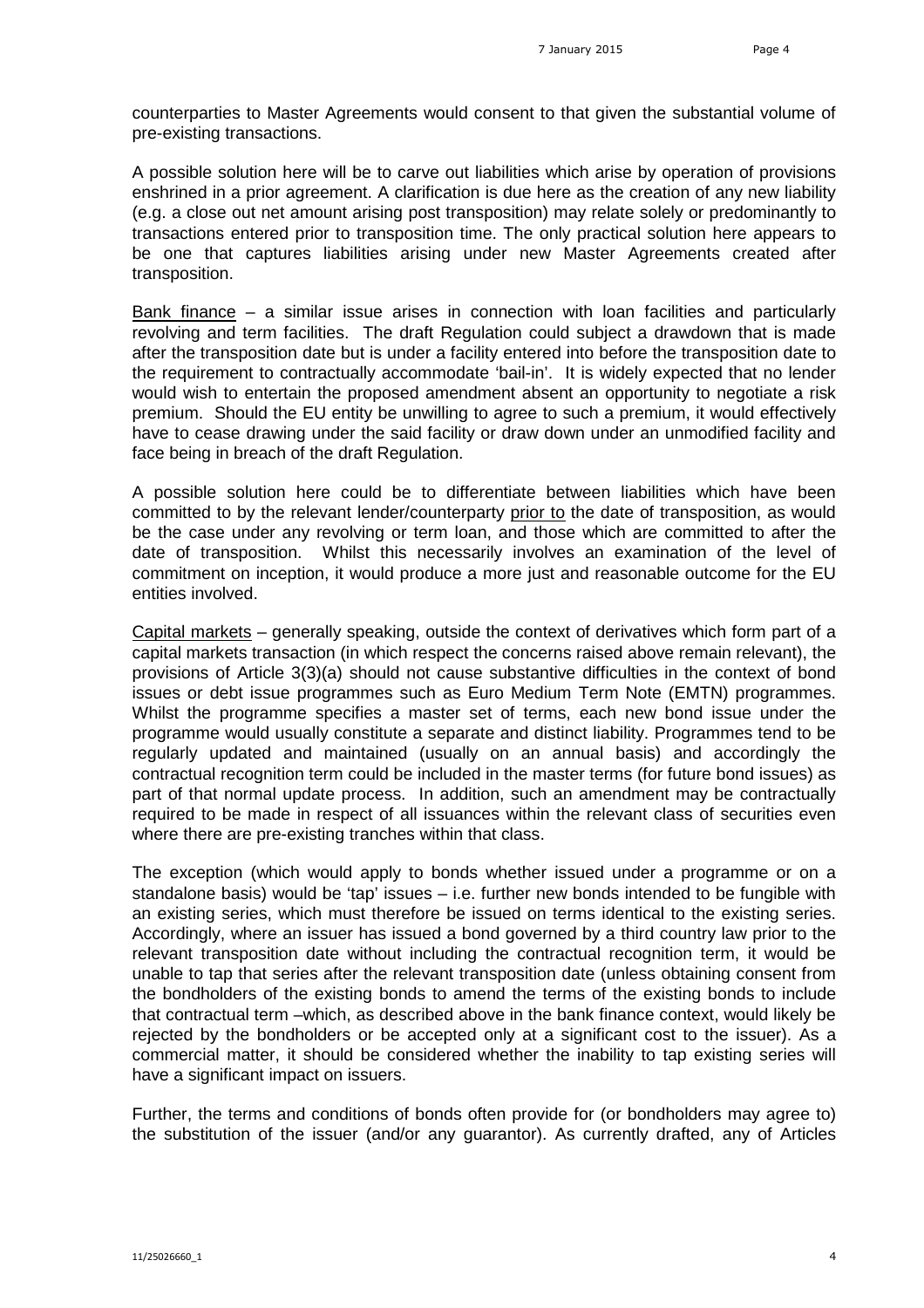3(3)(a), (b), (c) or (d) could be interpreted in such a manner that a substitution of the issuer would require insertion of the contractual recognition term, notwithstanding that the liability is not otherwise varied. It should be clarified that where an existing liability is assumed by a new obligor (whether by operation of law, pursuant to the terms and conditions or by agreement with the bondholders) after the relevant transposition date but is not otherwise subject to material amendment (see further below), that substitution of the obligor does constitute a *liability issued or entered into after the relevant transposition date* for the purposes of any part of Article 3(3).

#### Issue 4

Article 3(3)(b) of the draft Regulation provides that any 'amendment' to agreements under which an eligible liability to be 'bailed-in' arises under the BRRD, would act as a trigger to the EU entity having to impose contractual accommodation of 'bail-in' powers.

The current proposed language does not impose any materiality or qualitative test regarding the proposed change to the original agreement.

Given this broad language of 'amended', there are real practical concerns:

#### **Derivatives**

Master Agreements and individual confirmations may be varied in many different ways in order to, for example, increase the amount of collateral exchanged between the parties, modify delivery obligations, alter designated individuals who are authorised to provide trading instructions.

The draft Regulation would appear to capture each of the instances set out above as triggering an obligation on the EU entity to insert contractual accommodation of 'bail-in' powers. At one level, this approach is disproportionate and unnecessary. Viewed from a different perspective, it is potentially hugely disruptive to the counterparty relationships during the transitional stage of all liabilities coming into line with the BRRD 'bail-in' regime and may have significant negative consequences for the business of EU entities.

Further, in light of the view that only the net liability is bail-inable, does the EBA intend that only an amendment to the terms of the Master Agreement would constitute an amendment to the agreement, or (more broadly) that the addition of a new transaction would constitute a relevant amendment? We would submit that the former is the only appropriate policy approach.

### Bank finance

Bank finance documentation contemplates and indeed is frequently subject to amendments, waivers and modifications during their life. The imposition of a requirement that any amendment would trigger a regulatory requirement for the affected EU entity to negotiate in contractual accommodation of 'bail-in' appears unrealistic given the relative bargaining powers between the parties.

In order to avoid the potentially punitive costs of adding the contractual recognition language, EU entities may seek to avoid amending their borrowing in any way. This could have the counterintuitive result that EU entities would be unable to agree necessary amendments such as, for example, a waiver to a breach of covenant or a modification of the covenant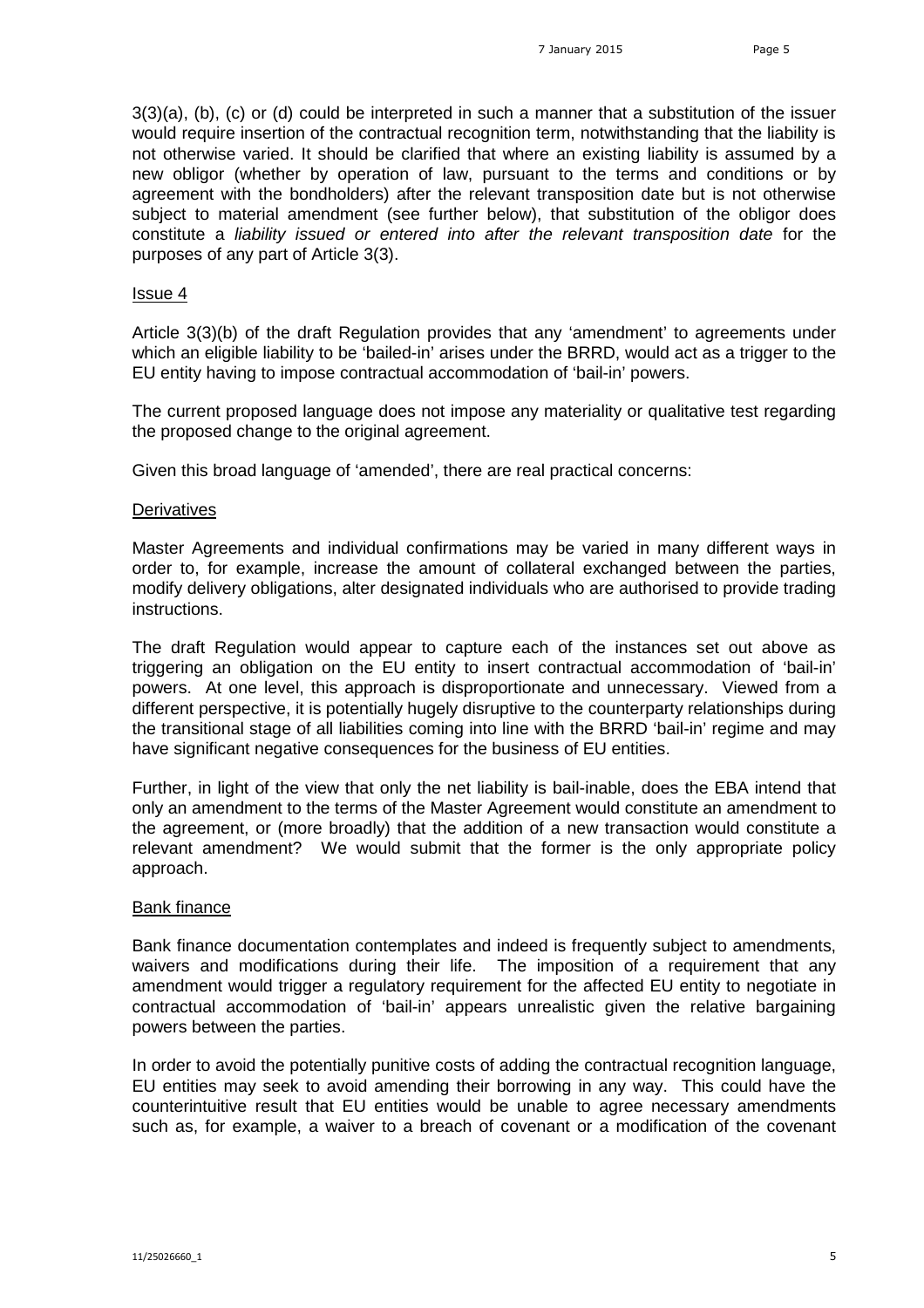package altogether, and which would ensure the continuity of a stable funding profile moving forward. This could be a sizeable issue for the large European banks who have substantial stock of liabilities that are potentially impacted.

#### Capital markets

Bond documentation (whether the bonds are issued under a programme or on a standalone basis) usually contemplates amendments in the following circumstances:

- amendments which can be made without bondholder consent, such as minor or technical changes, changes to correct manifest errors or, if there is a trustee, changes which the trustee considers are not materially prejudicial to the interests of the bondholders;
- substitution of the issuer and/or any guarantor (in which regard, see earlier discussion);
- more substantive amendments that can be made only with the consent of specified majorities of the bondholders; and
- in a regulatory capital bond context, changes which (in certain circumstances) the issuer may implement in order to cure a technical non-compliance with the prudential rules so that the bonds may continue to be recognised as regulatory capital.

Without a materiality qualifier, Article 3(3)(b) would result in the issuer being unable to implement minor, technical or corrective amendments to the terms, on the grounds that even a minor amendment (e.g. correcting an incorrect cross-reference to another clause) would, of itself, require insertion of the contractual recognition term, which in turn renders the proposed amendments something more than a minor or technical change, and one that is likely to be construed as materially prejudicial to bondholders. In such case, the change could only be made if the bondholders consent to inclusion of the contractual term. As noted above, the bondholders would likely reject that change or consent only at a significant cost to the issuer.

A proposed solution to the issues raised above could be to limit the application of Article 3(3)(b) to amendments that are sufficiently material to render the amended liability effectively a newly created liability that substantially replaces a preceding liability. In the debt capital markets, this 'new security' concept is precedented, and has for example been adopted under US securities and tax laws in certain circumstances (e.g. FATCA).

In addition, if a materiality qualifier is accepted, it should also be made clear that Article 3(3)(c) does not then inadvertently capture a scenario addressed by that materiality qualifier. For example, the terms of a bond constituted by a trust deed will be formally amended by way of execution of a supplemental trust deed. In that case, it should be clear that those amended bonds, whilst constituted by the trust deed as so amended after the relevant transposition date, are not liabilities within Article 3(3)(c). A possible solution is to amend Article 3(3)(c) to read: "*liabilities created under agreements entered into after that date*".